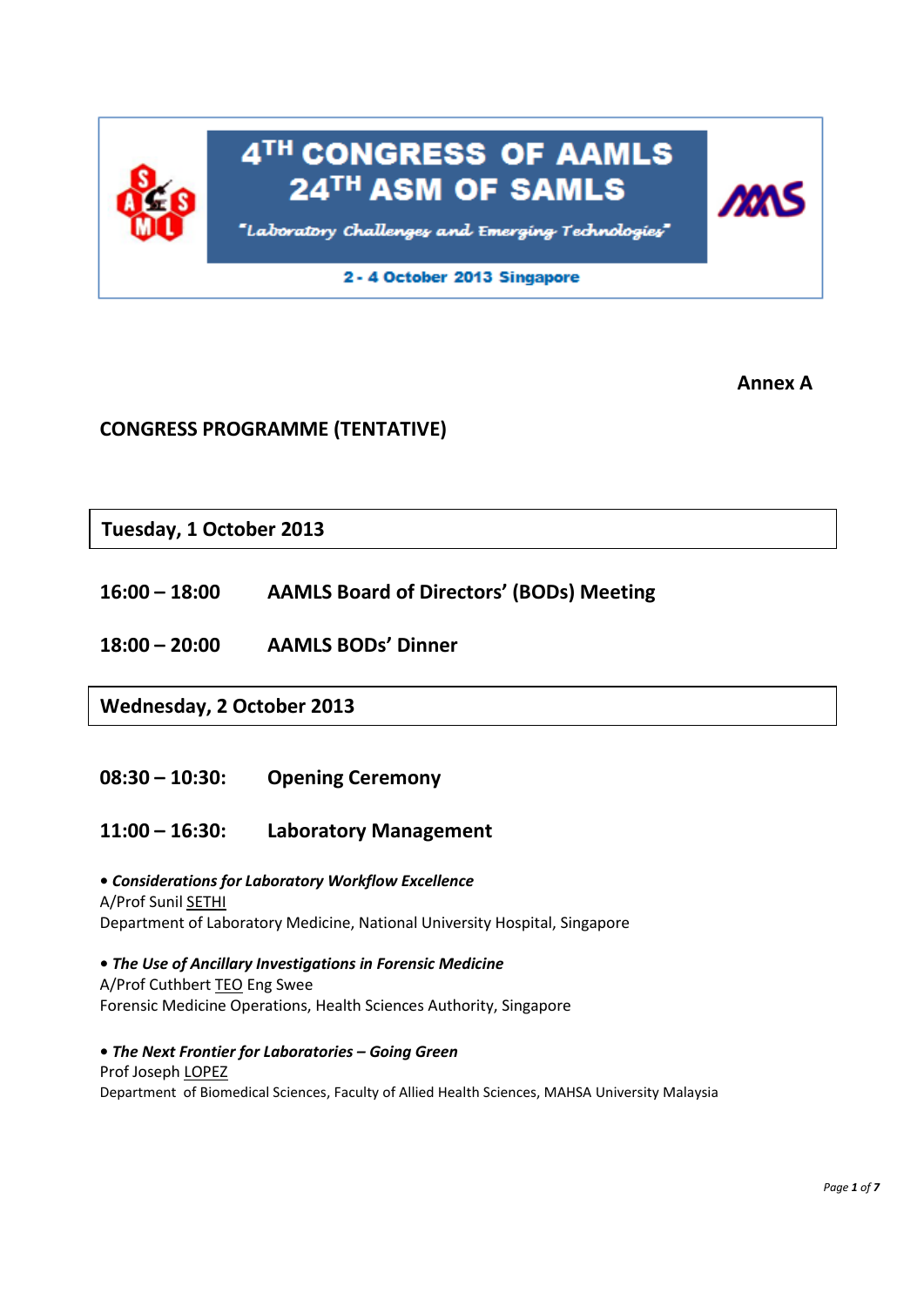## *• The Reality of Emerging Technologies & Challenges for Asian Laboratories*

## Prof AW Tar Choon

Department of Pathology & Laboratory Medicine, Changi General Hospital, Singapore

#### **•** *How to Manage a Good POCT Program*

**Dr Leslie LAM Choon Weng** Laboratory Medicine, Alexandra Hospital, Singapore

# *• Changes in Laboratory Profile and Performance Through EQA in Indonesia* Dr Ina S TIMAN

Department of Clinical Pathology, Faculty of Medicine, University of Indonesia, Indonesia

#### **•** *The Management of Hong Kong Medical Laboratory Industry* **Mr TSIM Yiu Lam**

Hong Kong Institute of Medical Laboratory Sciences (HKIMLS), Hong Kong

# *• Laboratory Automation for Autoimmune and Infectious Diseases Diagnostics by Use of Alegria* Mr SCHMIDT Stefan

Orgentec Diagnostika GmbH, Germany

## **17:00 – 19:00: AAMLS General Meeting of Representatives (GMRs)**

## **Thursday, 3 October 2013**

## **08:30 – 13:00: Microbiology/Molecular**

### *• The Challenge of Clinical Virology in Emerging and Re-emerging Viral Infectious Diseases* Prof KAO Chuan-Liang

Taiwan Association of Medical Technologists (TAMT), Taiwan

# **•** *Challenges in Implementing the Use of Next-Generation Sequencing in Clinical Microbiology*

A/Prof Evelyn KOAY Director, Molecular Diagnosis Centre, Department of Laboratory Medicine, National University Hospital, Singapore

## *• New Antibiotic Resistance in Gram Negative Bacteria and Implications for Testing*

#### Dr Jeanette TEO HSDP Virology Laboratory, National University Hospital, Singapore

 **•** *Development of Point of Care Diagnostics for Dengue Infections*

## Dr TAN Eng Lee School of Chemical & Life Sciences, Singapore Polytechnic, Singapore

## *• Recent Updates in Molecular Diagnosis in Microbiology*

Dr Lynette OON Lin Ean Depatment of Pathology, Singapore General Hospital, Singapore

## *• Mycology: Overview of New and Old Diagnostic Methods*

#### Ms Janet CHENG

Department of Laboratory Medicine, National University Hospital, Singapore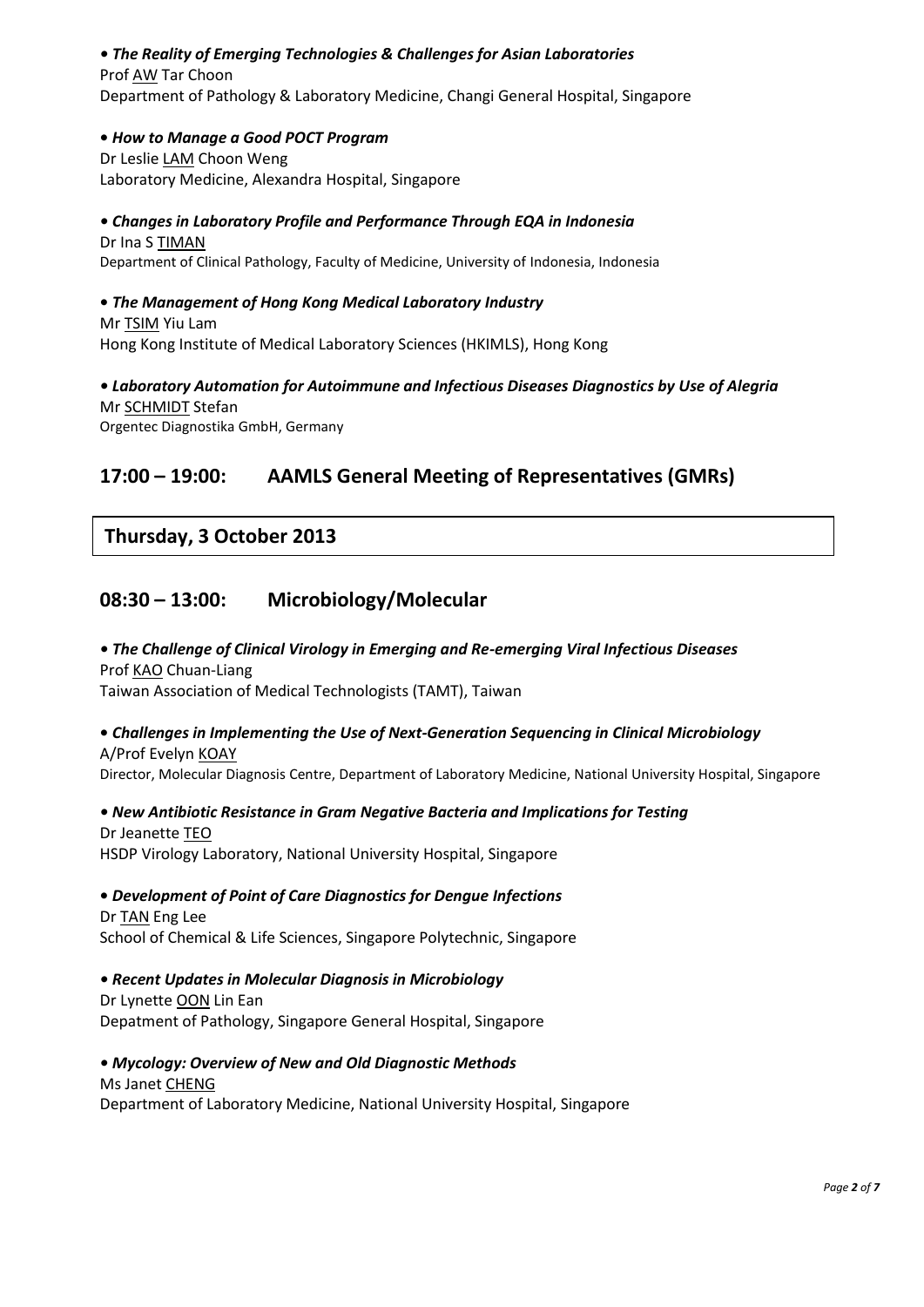### *• Respiratory Virus Diagnostics in Children: The KKH Experience*

## Mr LOO Liat Hui

Department of Pathology & Laboratory Medicine, KK Women's & Children's Hospital, Singapore

### **•** *The NTU BSL-3 Facility in Singapore: Its Journey and Challenges*

Mr Tin TUN School of Biological Sciences, Nanyang Technological University, Singapore

## **14:00 – 16:30: Clinical Chemistry**

#### **•** *Early Detection of Acute Kidney Injury - A New Challenge for the Laboratory* Dr Robert HAWKINS

Department of Laboratory Medicine, Tan Tock Seng Hospital, Singapore

### **•** *Developing an Accuracy-Based Proficiency Testing Programme in Clinical Chemistry* Dr LEE Tong Kooi Division Director, Chemical Metrology Laboratory, Chemical Metrology Division, Health Sciences Authority, Singapore

### *• High-Sensitivity Troponins – New Opportunities* Prof AW Tar Choon Department of Pathology & Laboratory Medicine, Changi General Hospital, Singapore

## *• Measurement of Triglycerides and Total Glycerides in Human Serum by Gas Chromatography-Isotope Dilution Mass Spectrometry*

Dr CHEN Yizhao Chemical Metrology Laboratory, Health Sciences Authority, Singapore

### **•** *Analysis of Autoimmune Disease Diagnostic Assay Database*

Ms CHENG Yung-Tzu Department of Laboratory Medicine, Cathay General Hospital, Taipei City, Taiwan

## **•** *Establishing the Metrological Traceability of Glycated Haemoglobin (HbA1c) Measurement*

Dr WONG Lingkai Chemical Metrology Laboratory, Health Sciences Authority, Singapore

## **17:00 – 18:30: AAMLS Forum**

### **•** *The Registration of Medical Laboratory Technologists in Hong Kong* Mr TSIM Yiu Lam Hong Kong Institute of Medical Laboratory Sciences (HKIMLS), Hong Kong

 **•** *Competency Certification: The Indonesian National Program* Drs Endang HOYARANDA Persatuan Ahli Technologi Laboratorium Kesehatan Indonesia (PATELKI), Indonesia

 **•** *Certification for Med Tech Competency: Malaysia Setting* Ms Faridah Robiah ISMAIL Malaysian Institute for Medical Laboratory Sciences, Malaysia

### *• Licensing and Certification of Medical Technologists in the Philippines* Dr Leila FLORENTO

Philippines Association of Medical Technologists (PAMET), Philippines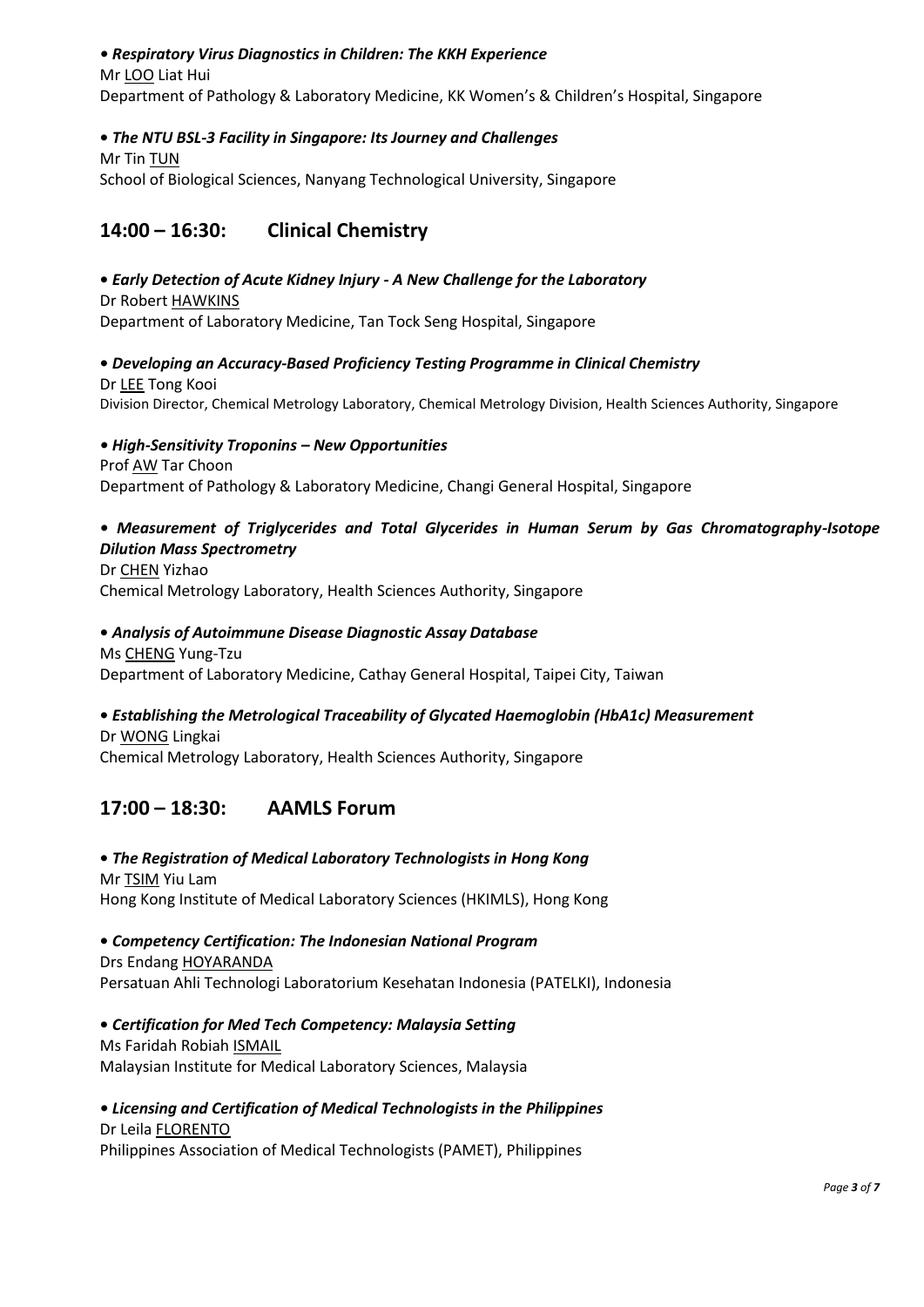#### **•** *Registration of Healthcare Professionals: A Singapore Perspective*

 Dr Eddie ANG Han San Singapore Association for Medical Laboratory Sciences (SAMLS), Singapore

### **•** *Licensing and Certification of Medical Technologists in Taiwan*

 Mr James CHANG Taiwan Association of Medical Technologists (TAMT), Taiwan

### *• Competency-based Personnel Certification*

Prof Rachana SANTIYANONT Association of Medical Technologists of Thailand (AMTT), Thailand

## **19:00 – 21:30: GALA Night**

## **Friday, 4 October 2013**

## **08:30 – 13:00: Haematology/Transfusion Medicine**

### **•** *Cell Therapy Laboratories*

 A/Prof William HWANG Ying Khee Department of Haematology, Singapore General Hospital, Singapore

*• Challenges in the Laboratory Diagnosis of Common Haematological Disorders*

A/Prof Ponnudurai KUPERAN Department of Haematology, Tan Tock Seng Hospital, Singapore

### **• C***hallenges of FISH in Diagnostic Pathology*

 A/Prof TIEN Sim Leng Department of Pathology & Sr Consultant, Department of Haematology, Singapore General Hospital, Singapore

#### **•** *Erythropoiesis and the Elderly Individual*

 Dr LIU Te Chih Haematology Division, Department of Laboratory Medicine, National University Hospital, Singapore

# **•** *Update in Laboratory Diagnosis of Thalassaemia*

**Prof Suthat FUCHAREON** Thalassaemia Research Center, Institute of Molecular Biosciences, Mahidol University, Bangkok, Thailand

 **•** *Challenges in the Reference Method for Blood Cell Counting* Prof Hiroshi KONDO Department of Health Science, Daito Bunka University, Saitama, Japan

### **•** *HLA-Matched Platelet Supplement for Quality Improvement of Platelet Transfusion: A 10-Year Retrospective Study in Taiwan*

Ms YANG Wan-Hua Department of Pathology and Laboratory Medicine, Taoyuan Armed Forces General Hospital, Taoyuan, Taiwan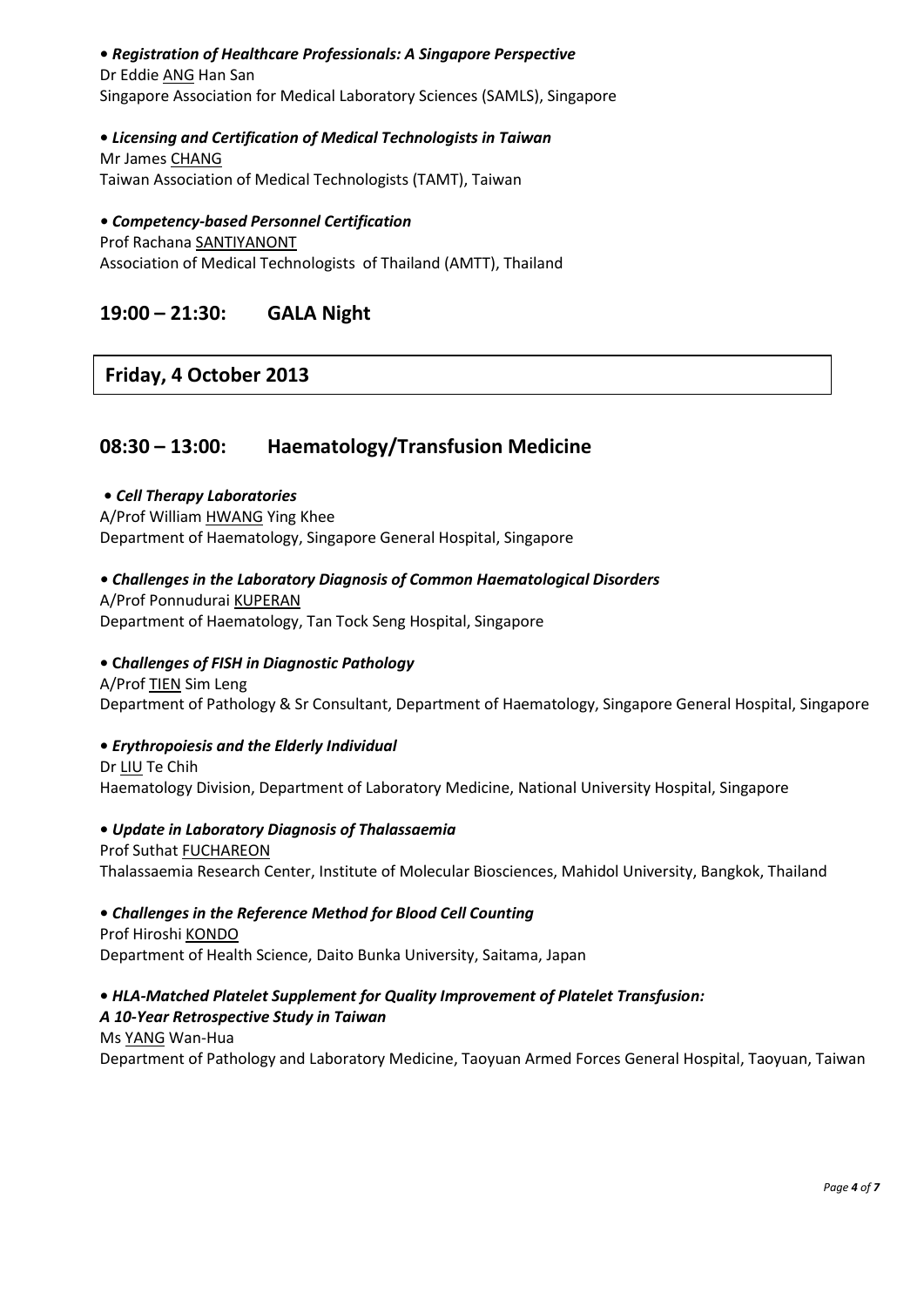## **14:00 – 15:30: Histopathology/Cytology**

## *• The Pathology of Twinning*

Dr Kenneth CHANG Tou En Department of Pathology and Laboratory Medicine, KK Women's and Children's Hospital, Singapore

## **•** *Diagnosis of Molar Pregnancies – From Morphology to Genotyping*

 Dr Derrick LIAN Wen Quan Department of Pathology and Laboratory Medicine, KK Women's and Children's Hospital, Singapore

### **•** *Tracing Human Endogenous Retrovirus H Family in Colorectal Cancer Cell*

 Mr Woo Wee Hong School of Chemical & Life Sciences, Singapore Polytechnic, Singapore

## **16:00 – 18:00: Closing Ceremony**

## **Tuesday to Thursday, 2 - 4 October 2013**

## **09:00 – 17:00 Poster Presentation**

## **Laboratory Management**

 **•** *Introducing Training and Technical Improvements to Enhance the Hepatitis B Surface Antigen Detection Quality of RIA* Dr WANG Chin-Min Asia-Medical Medical Reference Laboratory, Taipei City, Taiwan

*• A Revisit to Clinical Technique: Phlebotomy* Mr WOO Wee Hong School of Chemical and Life Sciences, Singapore Polytechnic, Singapore

## **Microbiology/Molecular**

#### **•** *An Outbreak of Norovirus GII Gastroenteritis in Northern Taiwan, October 2012 to May 2013* Ms HO Shu-Yuan Department of Laboratory Medicine, National Taiwan University Hospital, Taipei City, Taiwan

*• External Proficiency Testing Program for Rotavirus Rapid Test in Taiwan* Ms HSU Hui-Wen

Department of Laboratory Medicine, Cathay General Hospital, Taipei, Taiwan

### *• Surveillance of Four Gastroenteritis Associated Viruses in Northern Taiwan, 2011-2012* Dr HUANG Zheng-Yi

Division of Clinical Pathology, Department of Pathology, Tri-Service General Hospital, Taipei, Taiwan

#### **•** *Preliminary Report of Multiplex mRNA Detection of Cancer Markers by Real-Time PCR* Mr LIN Wen-Chi

Department of Laboratory Medicine, Tri-Service General Hospital Penghu Branch, Penghu, Taiwan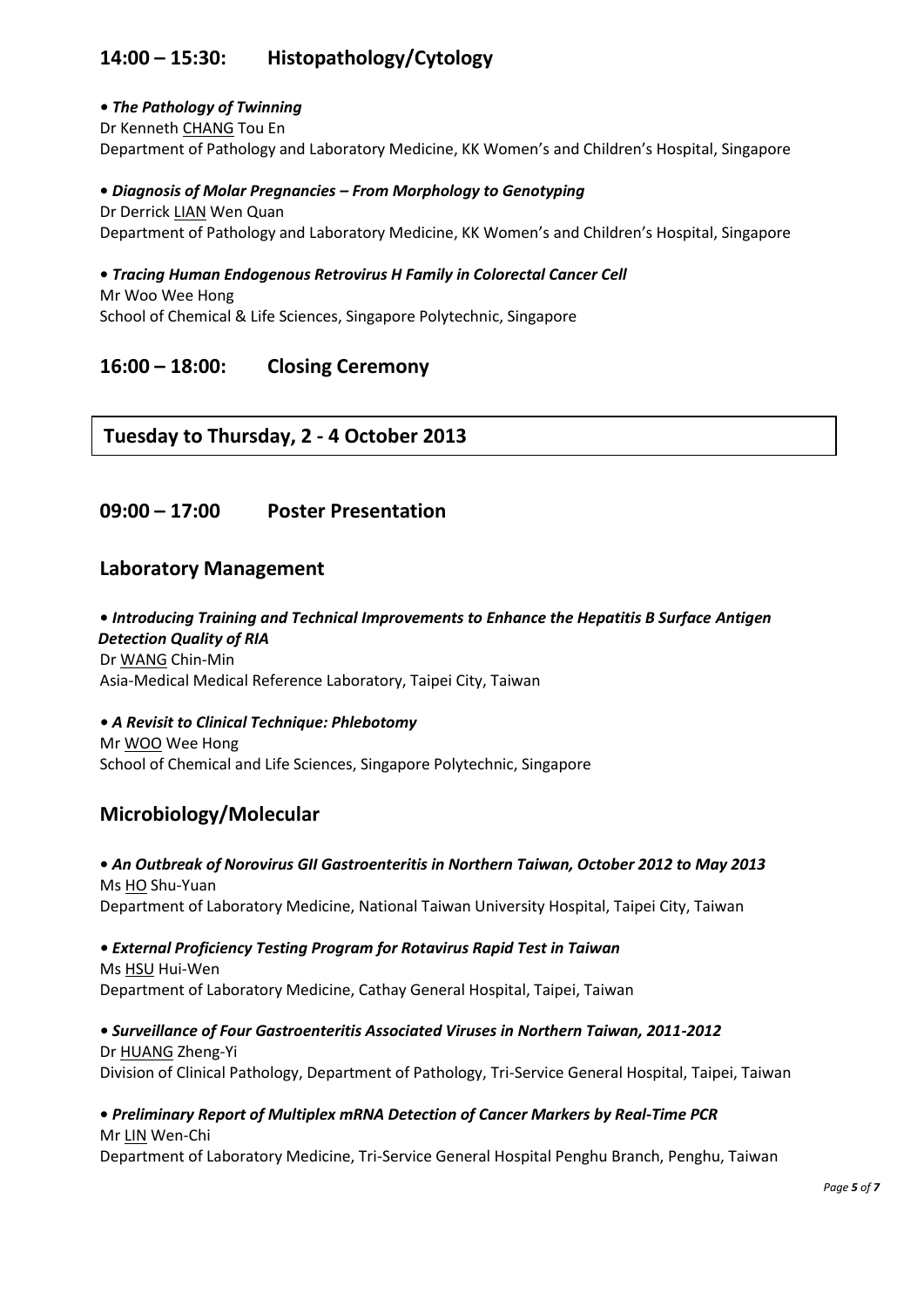#### **•** *Genetic Analysis of Multidrug-Resistant Mycobacterium tuberculosis Strains Isolated in North Taiwan* Ms CHEN Yi-Chun

Department of Laboratory Medicine, Wan Fang Hospital, Taipei Medical Hospital, Taiwan

# **•** *The Differential Prevalence of Enterobius Vermicularis Infection Between Renai Township*

## *of Mountainous Area and Taichung City in Taiwan*

Mr CHEN Mao-Tsun

Medical Laboratory Department, Puli Christian Hospital, Taiwan

#### **•** *Evaluation of Nontuberculosis Mycobacteria (NTM) Identification by MALDO-TOF MS Technology* Ms YU Fang-Lan

Department of Laboratory Medicine, Wan Fang Hospital, Taipei Medical University, Taipei, Taiwan

### *• DNA Methylation Studies in the Neural Stem Cell Differentiation on Poma Fibers*

Mr LIN Meng-De Department of Pathology and Laboratory Medicine, Taoyuan Armed Forces General Hospital, Taoyuan, Taiwan

### **•** *Clinical Analyses for Patients with Scabies from January 2102 to April 2013 of a Hospital in Eastern Taiwan* Mr CHENG Tsan-Wang

Department of Pathology and Laboratory Medicine, Taipei Veterans General Hospital Su-Ao Branch, Yilan, Taiwan

## **•** *Molecular Epidemiology of HHV8 nd B19 Infection in Different Population in Taiwan*

#### Dr LEE Yuan-Ming

Division of Laboratory Medicine, National Yang-Ming University Hospital, Yilan, Taiwan

### *• Human Colorectal Adenocarcinoma Cell Line (HT29) as an In-vitro Model for EV71*

Mr LUI Yan-Long Edmund Centre for Biomedical and Life Sciences, Singapore Polytechnic, Singapore

### **•** *Comparison of a Rapid Streptococcus pneumonia Urinary Assay with Cultures in a Regional Hospital* Ms CHEN Pi-Yin

Medical Laboratory, Keelung Hospital, Department of Health, Executive Yuan, Taiwan

# **•** *Generation and Characterization of Polyclonal and Monoclonal Antibodies Against S. pneumonia a -Enolase*

Dr WANG Giueng-Chueng Department of Laboratory Medicine, Wan Fang Hospital, Taipei Medical University, Taiwan

## **•** *Human Endogenous Retrovirus H Family in Colorectal Carcinogenesis*

Mr WOO Wee Hong School of Chemical & Life Sciences, Singapore Polytechnic, Singapore

## **Clinical Chemistry**

**•** *The Relationship Between Stress Markers of HRV (heart rate variability) and Inflammatory Marker of CRP (C-reactive Protein) and ESR (Erythrocyte Sedimentation Rate) of Korean Middle-Aged Men* Ms MYUNG Mee-Hae

Centre for Health Promotion, Samsung Medical Centre, Seoul, Korea

#### *• Evaluation of a New Method Using Capillary Electrophoresis Technology in A1C Estimation*  Ms TANG Hui-Fei

Department of Clinical Pathology, Far Eastern Memorial Hospital, New Taipei City, Taiwan